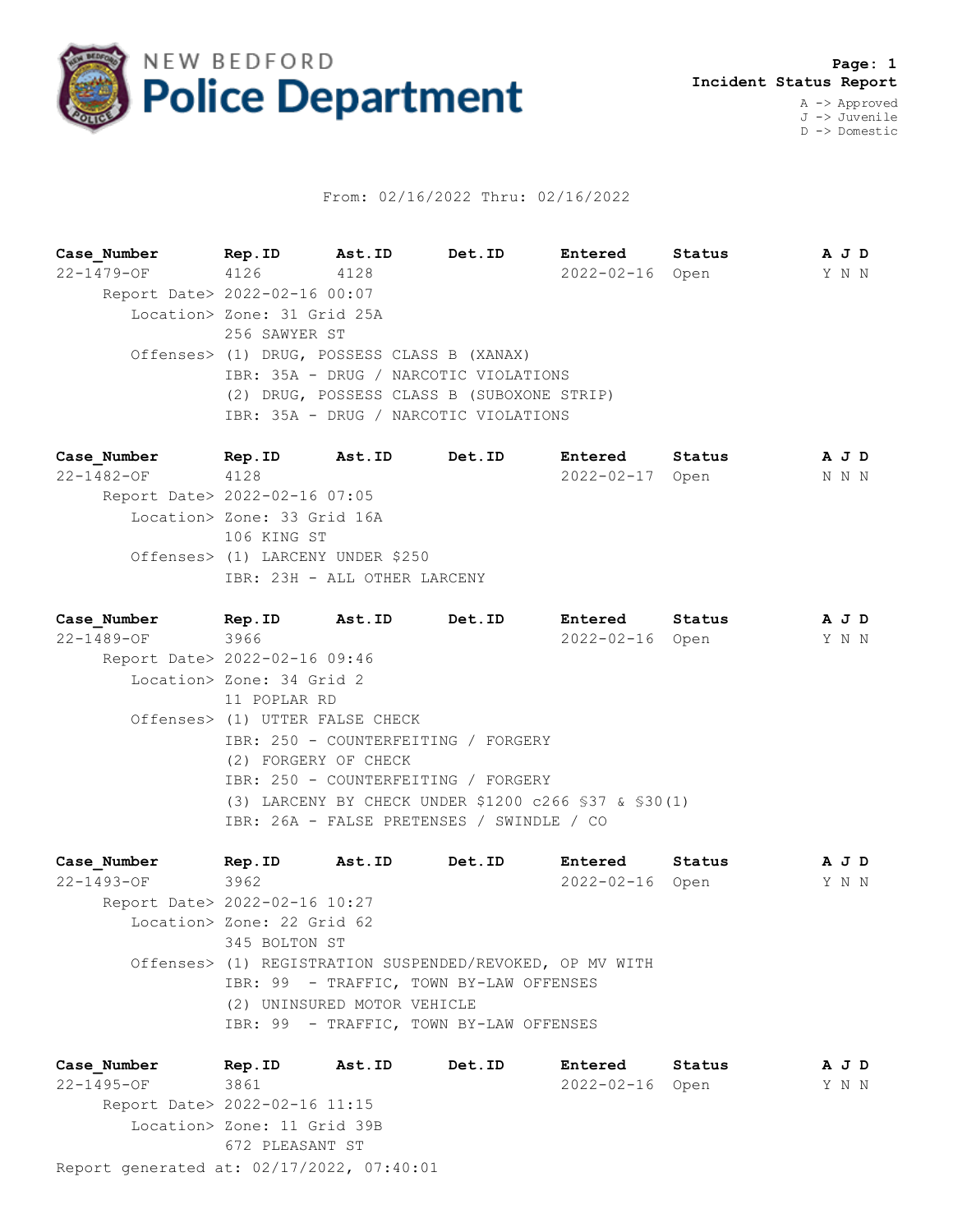

 **Page: 2 Incident Status Report** A -> Approved

J -> Juvenile D -> Domestic

 Offenses> (1) LARCENY UNDER \$1200 SINGLE SCHEME c266 §30(1) IBR: 23H - ALL OTHER LARCENY

**Case\_Number Rep.ID Ast.ID Det.ID Entered Status A J D** 22-1496-OF 3962 2022-02-16 Open Y N N Report Date> 2022-02-16 11:42 Location> Zone: 22 Grid 56 160 BLUEFIELD ST Offenses> (1) REGISTRATION SUSPENDED/REVOKED, OP MV WITH IBR: 99 - TRAFFIC, TOWN BY-LAW OFFENSES (2) UNINSURED MOTOR VEHICLE IBR: 99 - TRAFFIC, TOWN BY-LAW OFFENSES

**Case\_Number Rep.ID Ast.ID Det.ID Entered Status A J D** 22-1497-OF 3871 2022-02-16 Open Y N N Report Date> 2022-02-16 11:28 Location> Zone: 32 Grid 20B 59 MONROE DR Offenses> (1) MOTOR VEH, MALICIOUS DAMAGE TO c266 §28(a) IBR: 290 - DESTRUCTION / DAMAGE / VANDALI

**Case\_Number Rep.ID Ast.ID Det.ID Entered Status A J D** 22-1499-OF 3966 2022-02-16 Open Y N N Report Date> 2022-02-16 11:18 Location> Zone: 34 Grid 2 38 FARLAND CIR Offenses> (1) B&E VEHICLE/BOAT NIGHTTIME FOR FELONY IBR: 23F - THEFT FROM MOTOR VEHICLE

**Case\_Number Rep.ID Ast.ID Det.ID Entered Status A J D** 22-1502-OF 3874 2022-02-16 Open Y N N Report Date> 2022-02-16 13:17 Location> Zone: 33 Grid 14 52 DUNCAN ST Offenses> (1) HARASSMENT, CRIMINAL IBR: 90Z - ALL OTHER OFFENSES

**Case\_Number Rep.ID Ast.ID Det.ID Entered Status A J D** 22-1507-OF 3871 2022-02-16 Open Y N N Report Date> 2022-02-16 13:40 Location> Zone: 32 Grid 19 165 HATHAWAY ST Offenses> (1) IDENTITY FRAUD IBR: 26C - IMPERSONATION

**Case\_Number Rep.ID Ast.ID Det.ID Entered Status A J D** 22-1510-OF 4096 2022-02-16 Open N N N Report Date> 2022-02-16 15:27 Location> Zone: 22 Grid 62

Report generated at: 02/17/2022, 07:40:01